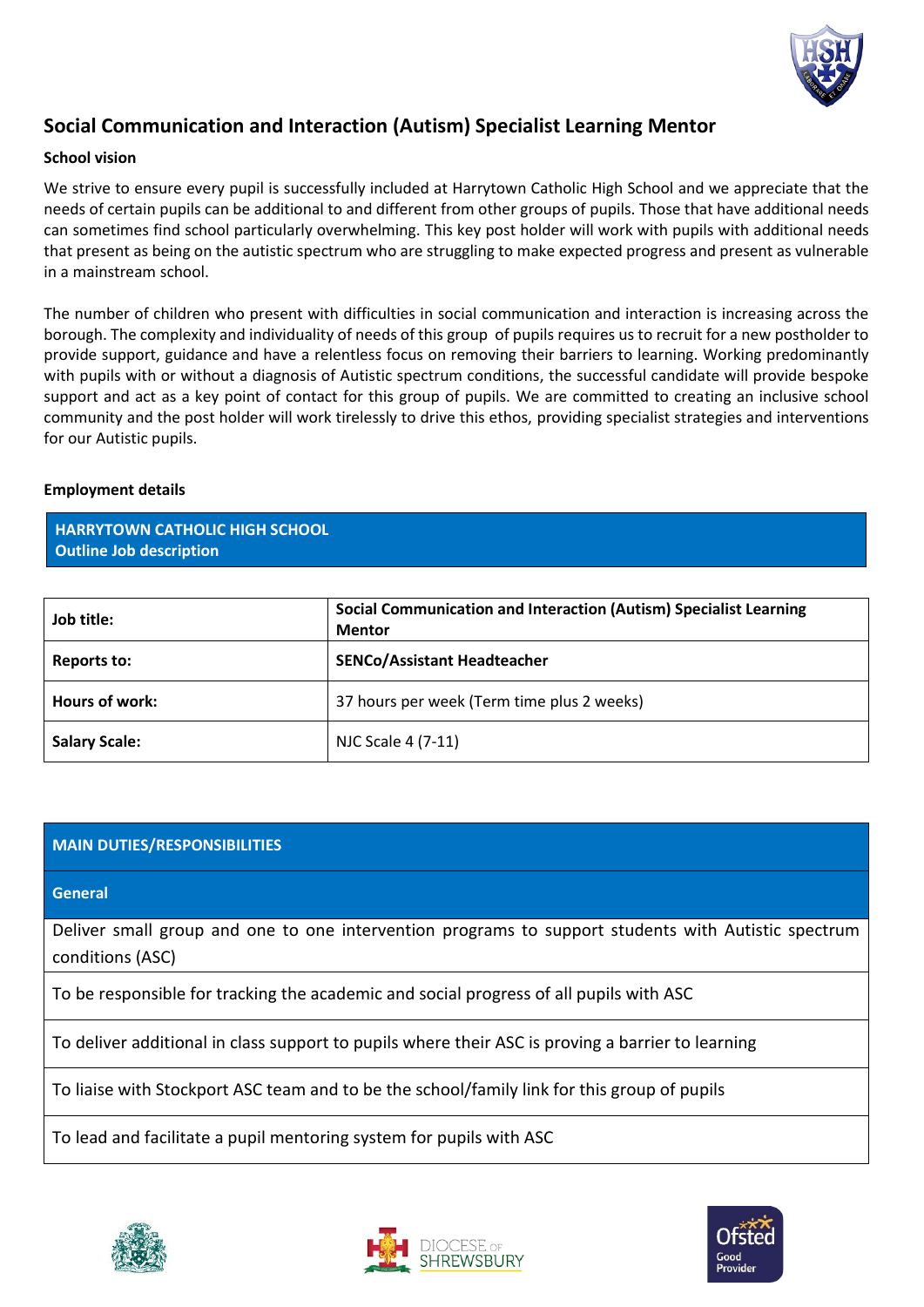

To support teaching staff to create an inclusive classroom learning environment

Manage and lead extra-curricular activities and after school support groups for students with ASC

Create school focused plans for students with ASC difficulties to profile the needs of these students

Ensure that the needs of students with ASC are well communicated across the school

Plan and deliver staff training to support an understanding of ASC

Contribute to the development of provision for students with ASC across the whole school

Work with staff, students and parents/carers to ensure realistic and challenging expectations of progress, attainment and achievement is set for students, with ASC

Prepare and maintain learning resources according to the needs of students with ASC

Work collaboratively with parents of students with ASC, to agree joint outcomes and to review progress

Collect and interpret assessment data gathered on pupils with ASC to inform practice, target individual difficulties and to measure impact

To deliver and monitor social communication interventions

To deliver intervention and provide strategies to pupils where ASC is a barrier to learning and to support the enhancement of ASC provision across the school

**Supporting staff – this role is part of a team which will collaborate on the following**

To work closely with SENCo and teaching staff to maximise progress for targeted pupils

Make necessary staff members aware of individual pupils' needs

To work collaboratively with all members of the pastoral team, to support the progress of students with SEND

Encourage inclusive practice in teaching and learning across the team and throughout the school

Maintain and develop up-to-date knowledge of national and local initiatives which may impact upon policy and practice

Attend staff meetings and participate in staff training as required

Maintain accurate and up to date records for students with ASC needs

Supervise the activities of individuals or groups of students both in and out of the classroom

Be a point of contact for students and their parents/carers





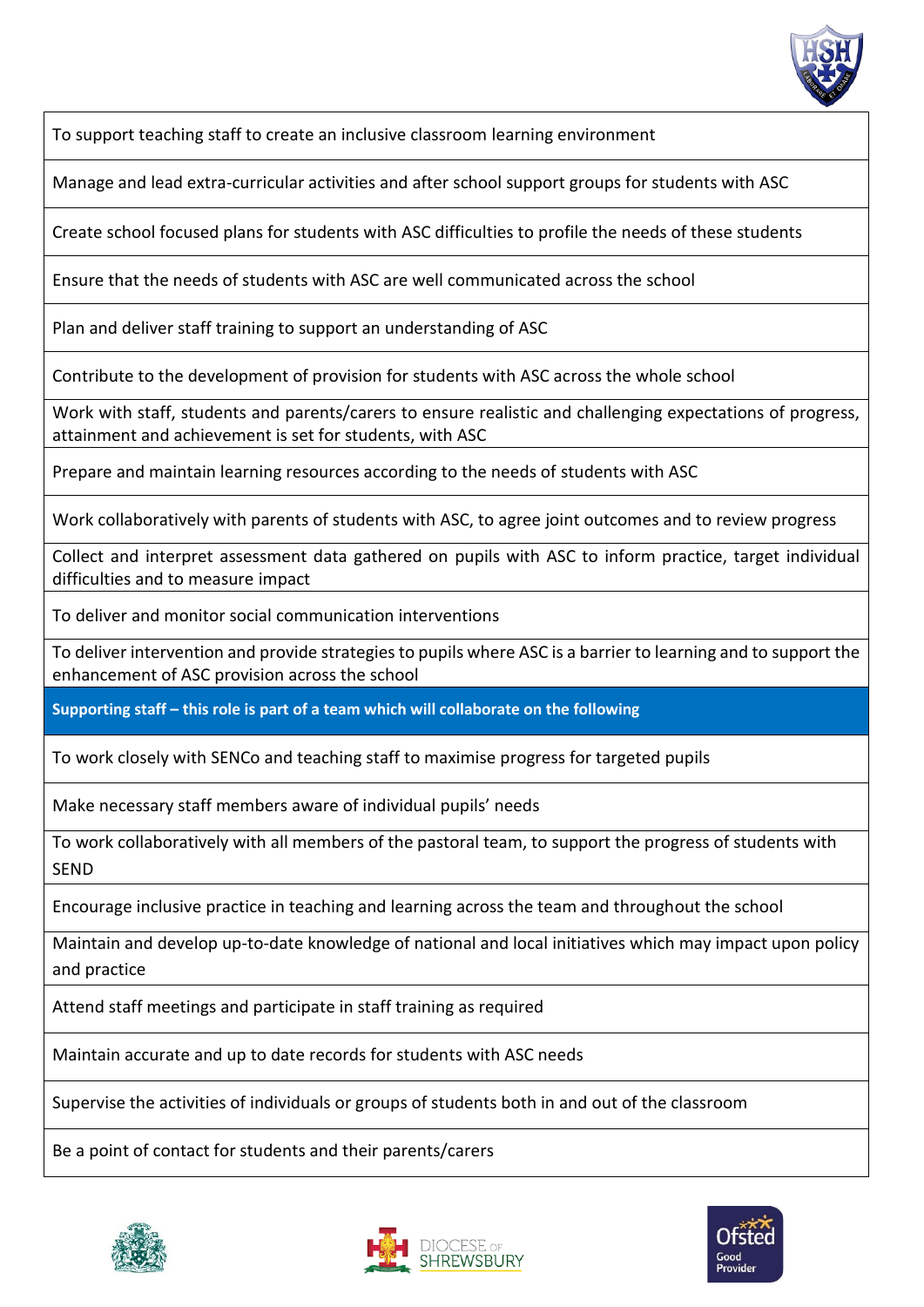

Attend Annual Review and multi-agency meetings as appropriate

#### **School Procedures**

Ensure consistent compliance of policies and procedures relating to safeguarding and child protection, health and safety, confidentiality and data protection throughout the school.

Support and help develop and implement effective strategies across the school, including reward and discipline systems

Ensure all behavioural events, both positive and negative, are recorded on the school's management information system

Contribute to and undertake assessments of pupils, identifying where help is needed

Support, help develop and implement policies and procedures in order to support pupils with ASC

Identify and report safeguarding and child protection concerns following the procedure outlined in the school's Child Protection and Safeguarding Policy

**Pupil wellbeing**

Ensure all pupils have equal access to learning using appropriate strategies and resources, where necessary. Making sure that the learning opportunity is of value and does not create gaps in learning

Liaise with pastoral staff members to ensure the wellbeing of pupils and their full participation in school life

Raise any concerns regarding pupils' behaviour with the relevant Head of Year/Pastoral Manager

Implement any specific arrangements for individual pupils, ensuring that relevant staff members are aware of the measures in place

Provide individual pastoral support to pupils, where necessary

Continuously motivate and challenge pupils, whilst promoting and reinforcing self-esteem

Place a strong focus on pupils' ASC needs

Establish constructive relationships with pupils, parents and colleagues

Discuss individual pupils' needs with relevant members of staff, parents and external agencies, where appropriate.

**Assessments and referrals**

Assess the needs of pupils and use specialist knowledge to support pupils' learning and social communication development

Provide feedback in relation to pupils' progress, achievement, behaviour and attendance